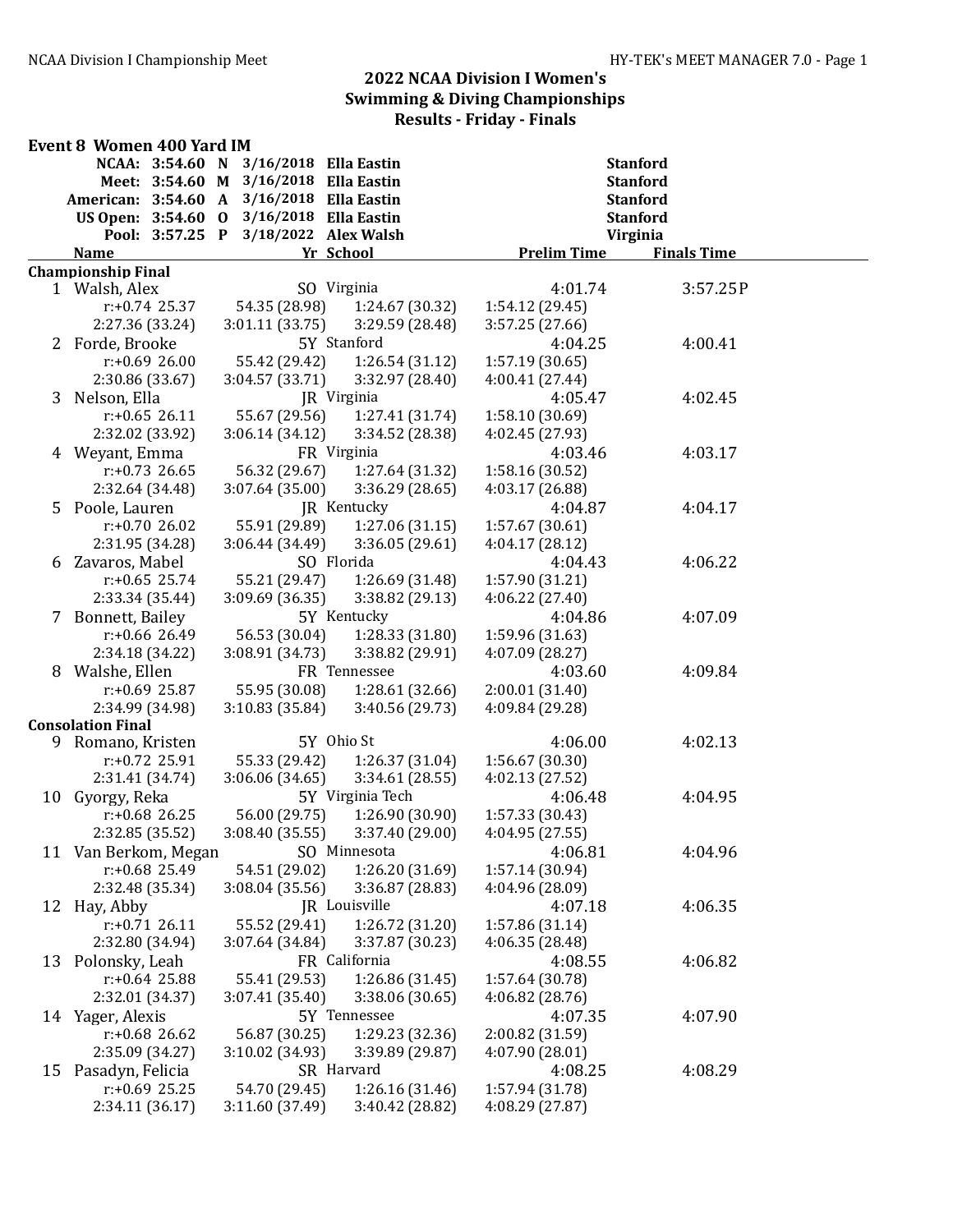|    | Consolation Final  (Event 8 Women 400 Yard IM) |                                  |                    |                    |                    |  |
|----|------------------------------------------------|----------------------------------|--------------------|--------------------|--------------------|--|
|    | <b>Name</b>                                    |                                  | Yr School          | <b>Prelim Time</b> | <b>Finals Time</b> |  |
|    | 16 Davey, Gillian                              |                                  | JR Kentucky        | 4:08.27            | 4:08.46            |  |
|    | $r: +0.71$ 26.82                               | 57.45 (30.63)                    | 1:29.97 (32.52)    | 2:02.79 (32.82)    |                    |  |
|    | 2:36.00 (33.21)                                | 3:09.80(33.80)                   | 3:39.82 (30.02)    | 4:08.46 (28.64)    |                    |  |
|    | <b>Event 9 Women 100 Yard Butterfly</b>        |                                  |                    |                    |                    |  |
|    | NCAA:                                          | 48.89 N 3/19/2021 Maggie MacNeil |                    |                    | Michigan           |  |
|    | Meet:                                          | 48.89 M 3/19/2021 Maggie MacNeil |                    |                    | Michigan           |  |
|    | American:                                      | 49.04 A 3/18/2022 Kate Douglass  |                    |                    | Virginia           |  |
|    | US Open:                                       | 48.89 0 3/19/2021 Maggie MacNeil |                    |                    | Michigan           |  |
|    | Pool:                                          | 49.04 P 3/18/2022 Kate Douglass  |                    |                    | Virginia           |  |
|    | <b>Name</b>                                    |                                  | Yr School          | <b>Prelim Time</b> | <b>Finals Time</b> |  |
|    | <b>Championship Final</b>                      |                                  |                    |                    |                    |  |
|    | 1 Douglass, Kate                               |                                  | <b>IR</b> Virginia | 50.06              | 49.04A             |  |
|    | $r: +0.65$ 22.86                               | 49.04 (26.18)                    |                    |                    |                    |  |
|    | 2 Huske, Torri                                 |                                  | FR Stanford        | 50.62              | 49.17              |  |
|    | $r: +0.60$ 22.72                               | 49.17 (26.45)                    |                    |                    |                    |  |
|    | 3 MacNeil, Maggie                              |                                  | SR Michigan        | 50.76              | 49.18              |  |
|    | $r: +0.62$ 22.79                               | 49.18 (26.39)                    |                    |                    |                    |  |
|    | 4 Sticklen, Emma                               |                                  | SO Texas           | 50.73              | 50.29              |  |
|    | $r: +0.61$ 23.37                               | 50.29 (26.92)                    |                    |                    |                    |  |
|    | 5 Alons, Kylee                                 |                                  | SR NC State        | 50.94              | 50.64              |  |
|    | $r: +0.63$ 23.32                               | 50.64 (27.32)                    |                    |                    |                    |  |
|    | 6 Albiero, Gabi                                |                                  | SO Louisville      | 50.84              | 50.88              |  |
|    | $r: +0.62$ 24.06                               | 50.88 (26.82)                    |                    |                    |                    |  |
|    | 7 Bray, Olivia                                 |                                  | SO Texas           | 51.04              | 50.97              |  |
|    | $r: +0.72$ 23.57                               | 50.97 (27.40)                    |                    |                    |                    |  |
|    | 8 Walshe, Ellen                                |                                  | FR Tennessee       | 50.65              | 51.42              |  |
|    | $r: +0.66$ 23.58                               | 51.42 (27.84)                    |                    |                    |                    |  |
|    | <b>Consolation Final</b>                       |                                  |                    |                    |                    |  |
| 9  | Carter, Olivia                                 |                                  | SR Michigan        | 51.43              | 50.82              |  |
|    | $r: +0.64$ 23.96                               | 50.82 (26.86)                    |                    |                    |                    |  |
|    | 10 White, Rhyan                                |                                  | SR Alabama         | 51.27              | 50.85              |  |
|    | $r: +0.64$ 23.89                               | 50.85 (26.96)                    |                    |                    |                    |  |
|    | 11 Luther, Dakota                              |                                  | SR Georgia         | 51.37              | 51.01              |  |
|    | $r: +0.67$ 23.88                               | 51.01 (27.13)                    |                    |                    |                    |  |
|    | 12 Ulett, Tristen                              |                                  | SO Louisville      | 51.79              | 51.02              |  |
|    | $r: +0.71$ 23.93                               | 51.02 (27.09)                    |                    |                    |                    |  |
|    | 13 Zenick, Katherine                           |                                  | SO Ohio St         | 51.64              | 51.48              |  |
|    | $r: +0.60$ 23.67                               | 51.48 (27.81)                    |                    |                    |                    |  |
|    | 14 Nava, Jessica                               |                                  | SR Virginia        | 51.79              | 51.88              |  |
|    | $r: +0.65$ 24.16                               | 51.88 (27.72)                    |                    |                    |                    |  |
| 15 | Cuomo, Lexi                                    |                                  | JR Virginia        | 51.22              | 51.97              |  |
|    | $r: +0.69$ 23.91                               | 51.97 (28.06)                    |                    |                    |                    |  |
|    | 16 Vannote, Ellie<br>$r: +0.70$ 24.32          | 52.06 (27.74)                    | JR UNC             | 51.73              | 52.06              |  |
|    |                                                |                                  |                    |                    |                    |  |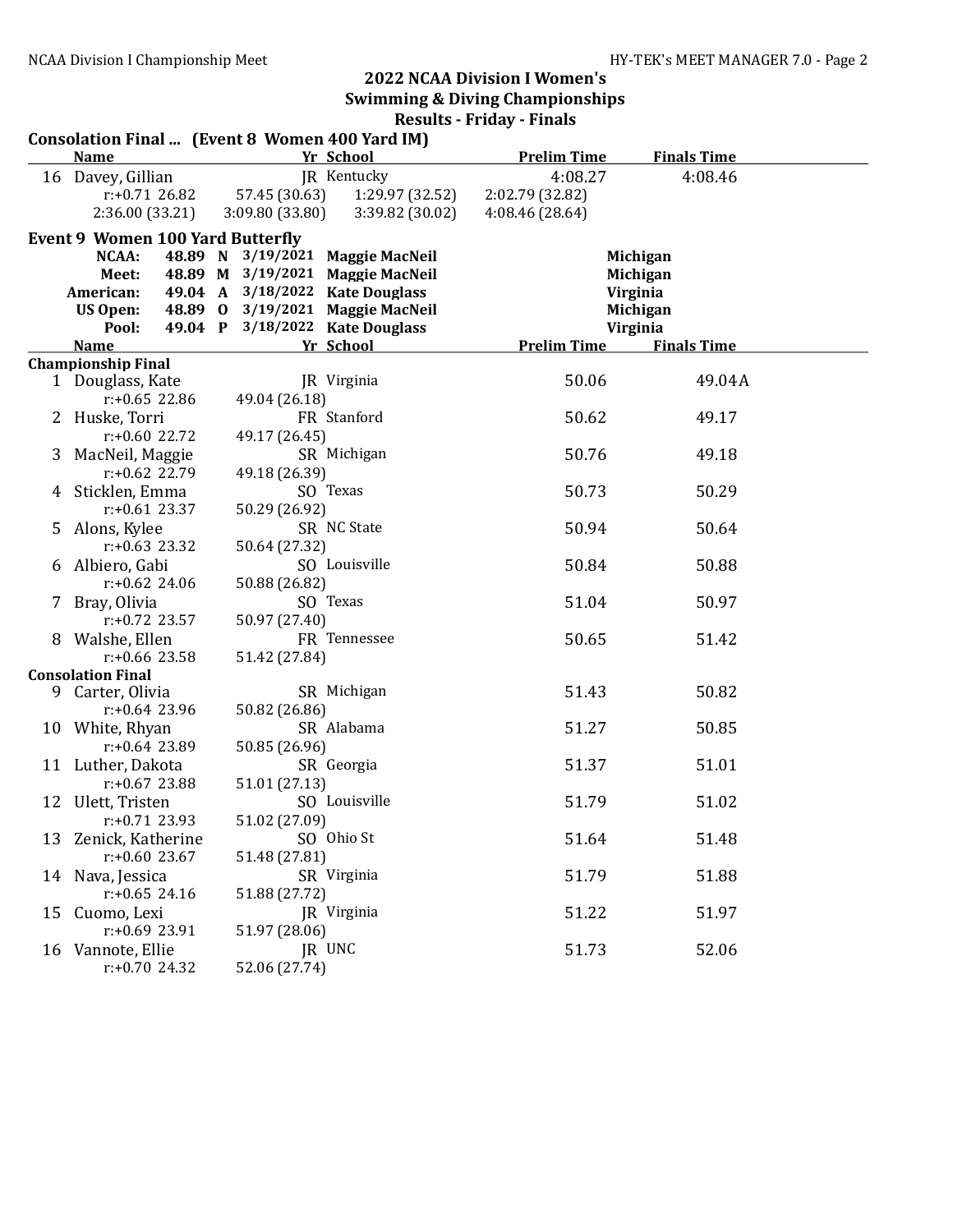|    | Event 10 Women 200 Yard Freestyle            |                              |                                  |                    |                    |  |
|----|----------------------------------------------|------------------------------|----------------------------------|--------------------|--------------------|--|
|    | NCAA: 1:39.10 N 3/20/2015 Missy Franklin     |                              |                                  |                    | California         |  |
|    | Meet: 1:39.10 M 3/20/2015 Missy Franklin     |                              |                                  |                    | California         |  |
|    | American: 1:39.10 A 3/20/2015 Missy Franklin |                              |                                  |                    | California         |  |
|    | US Open: 1:39.10 0 3/20/2015 Missy Franklin  |                              |                                  |                    | California         |  |
|    | Pool: 1:41.12 P 3/18/2022 Taylor Ruck        |                              |                                  |                    | <b>Stanford</b>    |  |
|    | <b>Name</b>                                  |                              | Yr School                        | <b>Prelim Time</b> | <b>Finals Time</b> |  |
|    | <b>Championship Final</b>                    |                              |                                  |                    |                    |  |
|    | 1 Ruck, Taylor                               |                              | JR Stanford                      | 1:41.89            | 1:41.12P           |  |
|    | $r: +0.66$ 23.23                             |                              | 48.83 (25.60) 1:14.69 (25.86)    | 1:41.12(26.43)     |                    |  |
|    | 2 Ivey, Isabel                               |                              | SR California                    | 1:42.24            | 1:41.59            |  |
|    | $r: +0.70$ 23.51                             |                              | 49.05 (25.54) 1:15.02 (25.97)    | 1:41.59(26.57)     |                    |  |
|    | 3 Pash, Kelly                                |                              | JR Texas                         | 1:42.78            | 1:42.38            |  |
|    | $r: +0.68$ 23.92                             |                              | 49.76 (25.84) 1:15.73 (25.97)    | 1:42.38(26.65)     |                    |  |
|    | 4 Nordmann, Lillie                           |                              | FR Stanford                      | 1:43.02            | 1:42.63            |  |
|    | $r$ :+0.64 24.10                             |                              | $50.20(26.10)$ $1:16.36(26.16)$  | 1:42.63 (26.27)    |                    |  |
| *5 | Thomas, Lia                                  |                              | 5Y Penn                          | 1:42.09            | 1:43.40            |  |
|    | $r: +0.75$ 24.34                             |                              | 50.34 (26.00) 1:16.76 (26.42)    | 1:43.40 (26.64)    |                    |  |
| *5 | Gaines, Riley                                |                              | SR Kentucky                      | 1:43.05            | 1:43.40            |  |
|    | $r: +0.65$ 24.04                             |                              | 49.77 (25.73) 1:16.03 (26.26)    | 1:43.40 (27.37)    |                    |  |
|    | 7 Transom, Laticia-Leigh                     |                              | SR Southern California           | 1:42.93            | 1:43.49            |  |
|    | $r: +0.72$ 23.84                             |                              | 49.60 (25.76) 1:16.18 (26.58)    | 1:43.49 (27.31)    |                    |  |
|    | 8 Tankersley, Morgan                         |                              | SR Stanford                      | 1:43.53            | 1:43.78            |  |
|    | $r: +0.67$ 24.61                             |                              | 50.75 (26.14) 1:17.23 (26.48)    | 1:43.78 (26.55)    |                    |  |
|    | <b>Consolation Final</b>                     |                              |                                  |                    |                    |  |
|    | 9 Tiltmann, Reilly                           |                              | FR Virginia                      | 1:43.59            | 1:43.55            |  |
|    | $r: +0.71$ 24.96                             | 51.84 (26.88)                | 1:17.48(25.64)                   | 1:43.55 (26.07)    |                    |  |
|    | 10 Peplowski, Anna                           |                              | FR Indiana                       | 1:44.55            | 1:43.57            |  |
|    | $r: +0.72$ 24.26                             | 50.85 (26.59)                | 1:17.06(26.21)                   | 1:43.57 (26.51)    |                    |  |
|    | 11 Atkinson, Emma                            |                              | SO Virginia Tech                 | 1:44.93            | 1:44.31            |  |
|    | $r: +0.75$ 24.64                             | 50.76 (26.12)                | 1:17.45(26.69)                   | 1:44.31 (26.86)    |                    |  |
|    | 12 Bates, Talia                              |                              | JR Florida                       | 1:44.74            | 1:44.47            |  |
|    | $r: +0.71$ 24.12                             | 50.51 (26.39)                | 1:17.56(27.05)                   | 1:44.47 (26.91)    |                    |  |
|    | 13 Spitz, Ayla                               |                              | JR California                    | 1:44.92            | 1:44.72            |  |
|    | $r: +0.73$ 24.51                             | 51.01 (26.50)                | 1:17.75(26.74)                   | 1:44.72 (26.97)    |                    |  |
|    | 14 Coetzee, Dune                             |                              | FR Georgia                       | 1:44.65            | 1:45.22            |  |
|    | $r: +0.73$ 24.76                             | 51.31 (26.55)                | 1:18.34(27.03)                   | 1:45.22 (26.88)    |                    |  |
|    | 15 Laning, Erica                             |                              | 5Y Arizona St                    | 1:44.38            | 1:45.41            |  |
|    | r:+0.72 24.88                                |                              | 51.61 (26.73) 1:18.43 (26.82)    | 1:45.41 (26.98)    |                    |  |
|    | 16 Stepanek, Chloe                           |                              | SO Texas A&M                     | 1:44.43            | 1:45.44            |  |
|    | $r: +0.66$ 24.56                             | 51.29 (26.73)                | 1:18.40(27.11)                   | 1:45.44 (27.04)    |                    |  |
|    | <b>Event 11 Women 100 Yard Breaststroke</b>  |                              |                                  |                    |                    |  |
|    | NCAA:<br>55.73 N                             | 3/22/2019 Lilly King         |                                  |                    | Indiana            |  |
|    | Meet:                                        | 55.73 M 3/22/2019 Lilly King |                                  |                    | Indiana            |  |
|    | 55.73 A<br>American:                         | 3/22/2019 Lilly King         |                                  |                    | <b>Indiana</b>     |  |
|    | <b>US Open:</b><br>55.73 0                   | 3/22/2019 Lilly King         |                                  |                    | <b>Indiana</b>     |  |
|    | Pool:                                        |                              | 56.72 P 2/18/2022 Sophie Hansson | <b>NCSU</b>        |                    |  |
|    | <b>Name</b>                                  |                              | Yr School                        | <b>Prelim Time</b> | <b>Finals Time</b> |  |
|    | <b>Championship Final</b>                    |                              |                                  |                    |                    |  |
|    | 1 Dobler, Kaitlyn                            |                              | SO Southern California           | 57.55              | 56.93              |  |
|    | $r: +0.6126.80$                              | 56.93 (30.13)                |                                  |                    |                    |  |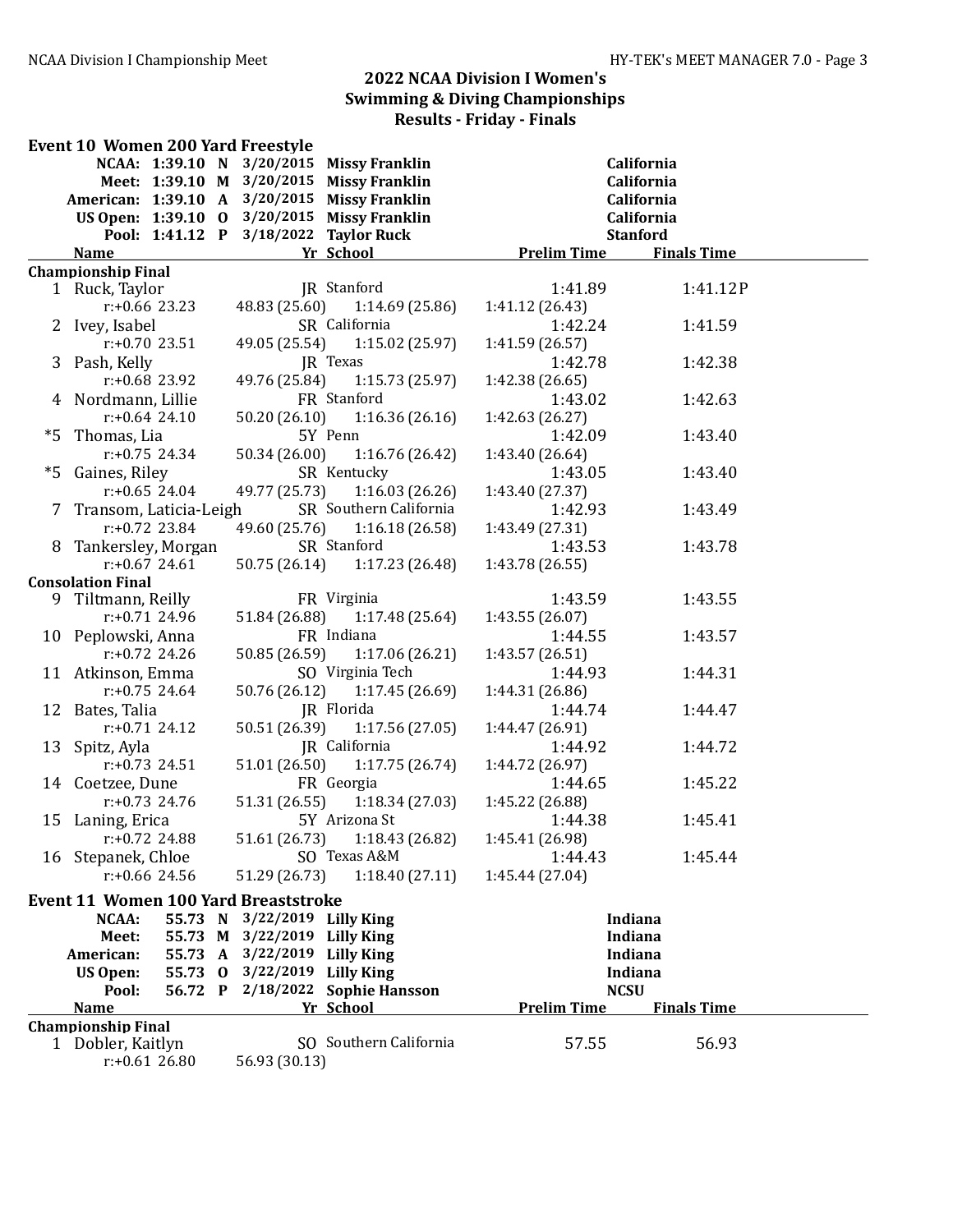#### Championship Final ... (Event 11 Women 100 Yard Breaststroke)

|    | $510110111p + 111011111 + 121010 + 12101$<br><b>Name</b> | Yr School                                                                  | <b>Prelim Time</b>         | <b>Finals Time</b> |  |
|----|----------------------------------------------------------|----------------------------------------------------------------------------|----------------------------|--------------------|--|
|    | 2 Wenger, Alexis                                         | SR Virginia                                                                | 57.67                      | 56.97              |  |
|    | $r: +0.58$ 26.66                                         | 56.97 (30.31)                                                              |                            |                    |  |
|    | 3 Hansson, Sophie                                        | SR NC State                                                                | 57.71                      | 57.01              |  |
|    | $r: +0.72$ 26.83                                         | 57.01 (30.18)                                                              |                            |                    |  |
|    | 4 McSharry, Mona                                         | SO Tennessee                                                               | 57.87                      | 57.18              |  |
|    | $r: +0.65$ 26.94                                         | 57.18 (30.24)                                                              |                            |                    |  |
| 5. | Elendt, Anna                                             | SO Texas                                                                   | 56.88                      | 57.24              |  |
|    | $r: +0.69$ 26.87                                         | 57.24 (30.37)                                                              |                            |                    |  |
| 6  | Bach, Hannah                                             | JR Ohio St                                                                 | 57.89                      | 57.32              |  |
|    | $r: +0.6026.92$                                          | 57.32 (30.40)<br>SR Northwestern                                           | 58.19                      |                    |  |
| 7  | Angus, Sophie<br>$r: +0.67$ 27.51                        | 58.00 (30.49)                                                              |                            | 58.00              |  |
|    | 8 Vovk, Tara                                             | SR Northwestern                                                            | 58.01                      | 58.31              |  |
|    | $r: +0.68$ 27.27                                         | 58.31 (31.04)                                                              |                            |                    |  |
|    | <b>Consolation Final</b>                                 |                                                                            |                            |                    |  |
|    | 9 Wiseman, Avery                                         | FR Alabama                                                                 | 58.52                      | 58.19              |  |
|    | $r: +0.65$ 27.40                                         | 58.19 (30.79)                                                              |                            |                    |  |
|    | 10 Sim, Letitia                                          | FR Michigan                                                                | 59.29                      | 58.34              |  |
|    | $r: +0.62$ 27.44                                         | 58.34 (30.90)                                                              |                            |                    |  |
|    | 11 Podmanikova, Andrea                                   | SR NC State                                                                | 58.69                      | 58.93              |  |
|    | $r: +0.68$ 27.83<br>12 Herrmann, Vanessa                 | 58.93 (31.10)<br>SR Arkansas                                               | 59.27                      | 58.96              |  |
|    | $r: +0.64$ 27.70                                         | 58.96 (31.26)                                                              |                            |                    |  |
|    | *13 Hartman, Zoie                                        | JR Georgia                                                                 | 59.05                      | 59.05              |  |
|    | $r: +0.76$ 27.85                                         | 59.05 (31.20)                                                              |                            |                    |  |
|    | *13 Keating, Anna                                        | SO Virginia                                                                | 59.05                      | 59.05              |  |
|    | $r: +0.67$ 27.90                                         | 59.05 (31.15)                                                              |                            |                    |  |
|    | 15 Thormalm, Klara                                       | SR San Diego St                                                            | 58.99                      | 59.57              |  |
|    | $r: +0.74$ 27.55                                         | 59.57 (32.02)                                                              |                            |                    |  |
|    | 16 Peplowski, Noelle                                     | SR Indiana                                                                 | 59.27                      | 59.71              |  |
|    | $r: +0.69$ 27.89                                         | 59.71 (31.82)                                                              |                            |                    |  |
|    | <b>Event 12 Women 100 Yard Backstroke</b>                |                                                                            |                            |                    |  |
|    | <b>NCAA:</b>                                             | 48.74 N 3/18/2022 Katharine Berkoff                                        | <b>NCSU</b>                |                    |  |
|    | Meet:                                                    | 48.74 M 3/18/2022 Katharine Berkoff<br>48.74 A 3/18/2022 Katharine Berkoff | <b>NCSU</b><br><b>NCSU</b> |                    |  |
|    | American:<br><b>US Open:</b>                             | 48.74 0 3/18/2022 Katharine Berkoff                                        | <b>NCSU</b>                |                    |  |
|    |                                                          | Pool: 48.74 P 3/18/2022 Katharine Berkoff                                  | <b>NCSU</b>                |                    |  |
|    | <u>Name</u>                                              | Yr School                                                                  | <b>Prelim Time</b>         | <b>Finals Time</b> |  |
|    | <b>Championship Final</b>                                |                                                                            |                            |                    |  |
|    | 1 Berkoff, Katharine                                     | JR NC State                                                                | 49.93                      | 48.74N             |  |
|    | $r: +0.53$ 23.72                                         | 48.74 (25.02)                                                              |                            |                    |  |
|    | Walsh, Gretchen                                          | FR Virginia                                                                | 49.93                      | 49.00              |  |
|    | $r: +0.55$ 23.36                                         | 49.00 (25.64)                                                              |                            |                    |  |
| 3  | Smith, Regan                                             | FR Stanford                                                                | 49.66                      | 49.96              |  |
| 4  | $r: +0.54$ 23.88<br>White, Rhyan                         | 49.96 (26.08)<br>SR Alabama                                                | 50.65                      | 50.34              |  |
|    | $r: +0.63$ 24.44                                         | 50.34 (25.90)                                                              |                            |                    |  |
| 5  | Tiltmann, Reilly                                         | FR Virginia                                                                | 50.72                      | 50.67              |  |
|    | $r: +0.66$ 24.75                                         | 50.67 (25.92)                                                              |                            |                    |  |
| 6  | Countie, Grace                                           | SR UNC                                                                     | 50.96                      | 50.77              |  |
|    | $r: +0.67$ 24.43                                         | 50.77 (26.34)                                                              |                            |                    |  |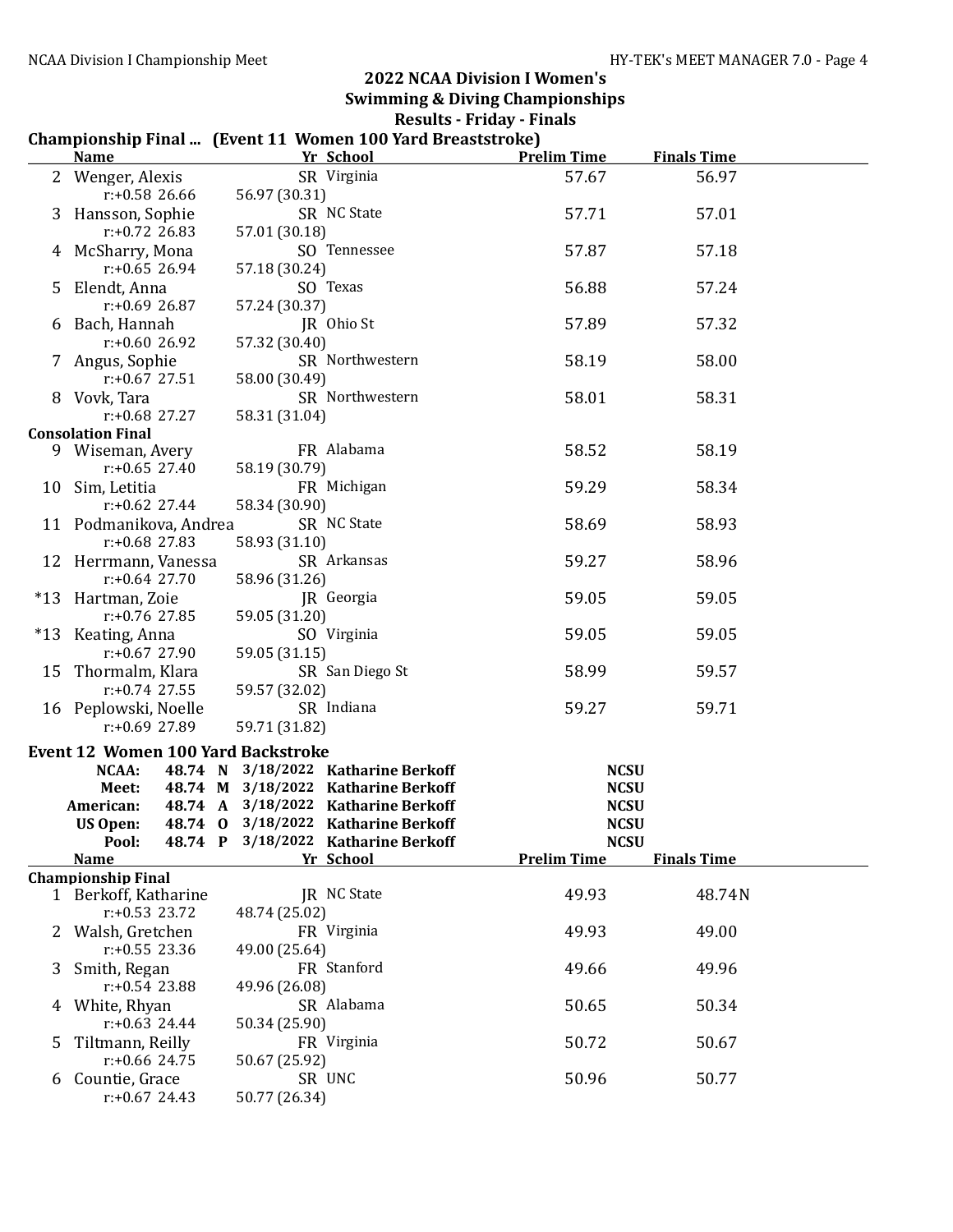# Championship Final ... (Event 12 Women 100 Yard Backstroke)

|    | <b>Name</b>                           |               | Yr School                                 | <b>Prelim Time</b>  | <b>Finals Time</b>  |  |
|----|---------------------------------------|---------------|-------------------------------------------|---------------------|---------------------|--|
|    | 7 Stadden, Isabelle                   |               | SO California                             | 51.19               | 50.81               |  |
|    | $r: +0.61$ 24.75                      | 50.81 (26.06) |                                           |                     |                     |  |
|    | 8 Bray, Olivia                        |               | SO Texas                                  | 50.69               | 51.02               |  |
|    | $r: +0.69$ 24.61                      | 51.02 (26.41) |                                           |                     |                     |  |
|    | <b>Consolation Final</b>              |               |                                           |                     |                     |  |
|    | 9 Bacon, Phoebe                       |               | SO Wisconsin                              | 51.27               | 50.83               |  |
|    | $r: +0.63$ 24.77                      | 50.83 (26.06) |                                           |                     |                     |  |
|    | 10 Ruck, Taylor                       |               | JR Stanford                               | 51.55               | 51.07               |  |
|    | r:+0.60 24.80                         | 51.07 (26.27) |                                           |                     |                     |  |
|    | 11 Nordmann, Lucie                    |               | JR Stanford                               | 51.33               | 51.20               |  |
|    | $r: +0.62$ 24.69                      | 51.20 (26.51) |                                           |                     |                     |  |
|    | 12 Bernal, Aria                       |               | 5Y Arizona                                | 51.50               | 51.24               |  |
|    | r:+0.58 24.72                         | 51.24 (26.52) | SR NC State                               | 51.75               |                     |  |
|    | 13 Muzzy, Emma<br>$r: +0.75$ 25.46    | 51.72 (26.26) |                                           |                     | 51.72               |  |
|    | 14 Lindner, Sophie                    |               | SR UNC                                    | 51.83               | 51.74               |  |
|    | $r: +0.66$ 25.03                      | 51.74 (26.71) |                                           |                     |                     |  |
|    | 15 McConagha, Mackenzie               |               | FR Wisconsin                              | 51.75               | 52.08               |  |
|    | $r: +0.61$ 25.11                      | 52.08 (26.97) |                                           |                     |                     |  |
|    | 16 Rees, Meredith                     |               | JR Missouri                               | 51.77               | 52.11               |  |
|    | $r: +0.64$ 25.03                      | 52.11 (27.08) |                                           |                     |                     |  |
|    | <b>Event 13 Women 3 mtr Diving</b>    |               |                                           |                     |                     |  |
|    |                                       |               | Meet: 437.75 M 3/20/2009 Christina Loukas |                     | Indiana             |  |
|    | Pool: 429.05 P 2/23/2011 Abby Johnson |               |                                           | <b>Duke</b>         |                     |  |
|    | <b>Name</b>                           |               | Yr School                                 | <b>Prelim Score</b> | <b>Finals Score</b> |  |
|    | <b>Championship Final</b>             |               |                                           |                     |                     |  |
|    | 1 Bacon, Sarah                        |               | SR Minnesota                              | 386.25              | 409.25              |  |
|    | 2 Hayden, Kristen                     |               | SR Indiana                                | 381.45              | 397.20              |  |
|    | 3 Gilliland, Tarrin                   |               | SO Indiana                                | 351.50              | 382.00              |  |
|    | *4 Schnell, Delaney                   |               | JR Arizona                                | 348.40              | 376.20              |  |
|    | *4 Vallee, Mia                        |               | JR Miami (Florida)                        | 356.55              | 376.20              |  |
|    | 6 Pineda, Paola                       |               | SR Texas                                  | 357.40              | 359.50              |  |
|    | 7 Sculti, Carolina                    |               | SR Stanford                               | 348.30              | 344.00              |  |
|    | 8 Hernandez, Hailey                   |               | FR Texas                                  | 366.35              | 339.70              |  |
|    | <b>Consolation Final</b>              |               |                                           |                     |                     |  |
|    | 9 Vasquez Montano, Aranza             |               | SO UNC                                    | 330.20              | 355.80              |  |
|    | 10 Skilken, Jordan                    |               | JR Texas                                  | 332.55              | 348.20              |  |
|    | 11 Knapton, Abigail                   |               | SR Rutgers                                | 331.20              | 340.75              |  |
| 12 | Amer, Maha                            |               | JR Florida                                | 325.60              | 339.75              |  |
| 13 | Knight, Kyndal                        |               | SR Kentucky                               | 331.20              | 339.70              |  |
| 14 | Straub, Kelly                         |               | SR Notre Dame                             | 316.85              | 324.25              |  |
| 15 | Mirafuentes, Melissa                  |               | JR Wyoming                                | 318.05              | 317.70              |  |
| 16 | O'Meara, Margo                        |               | FR Duke                                   | 324.75              | 301.10              |  |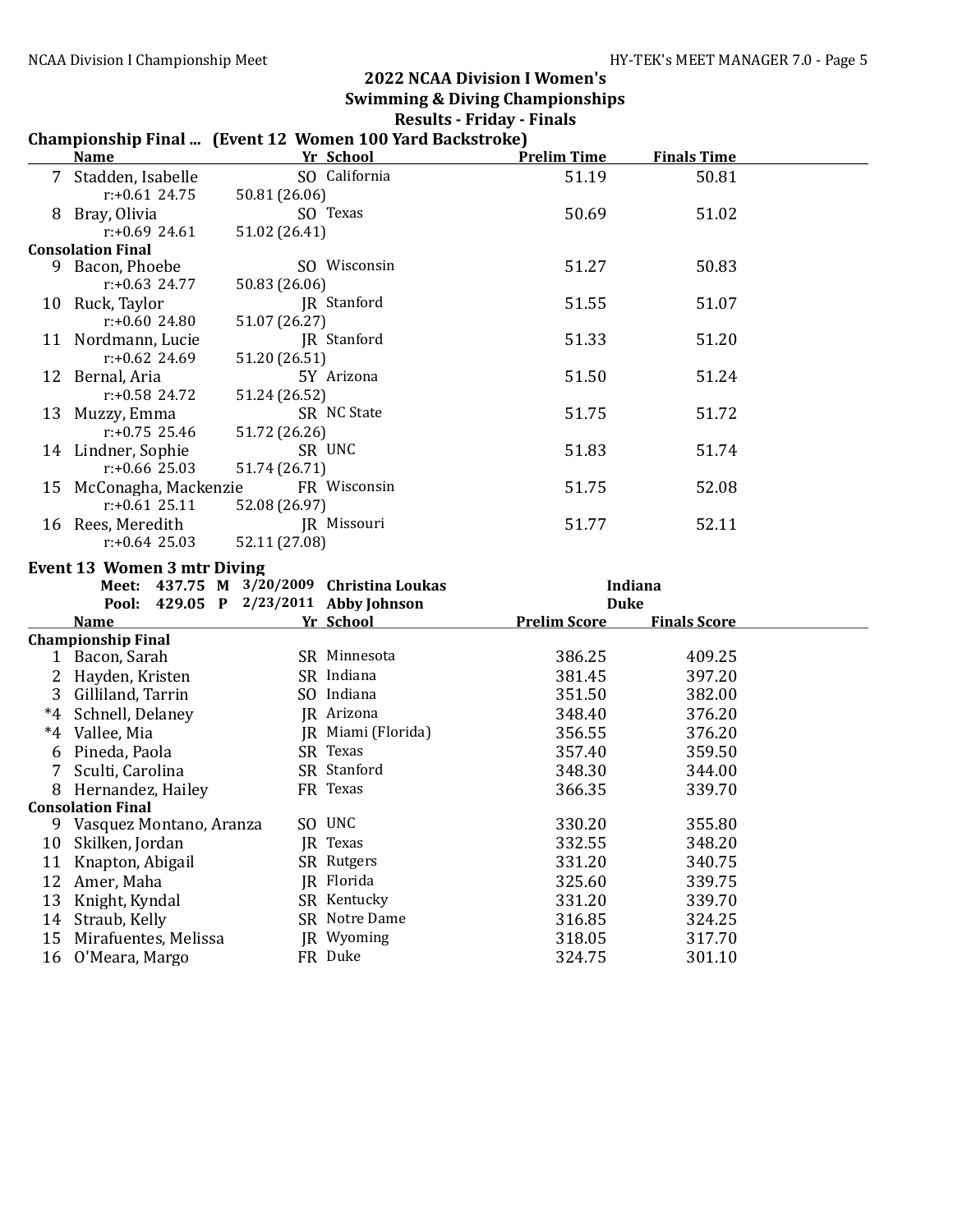|                | <b>Event 14 Women 400 Yard Medley Relay</b>           |                          |  |                                    |                                                      |                                                         |                                                                        |  |  |  |
|----------------|-------------------------------------------------------|--------------------------|--|------------------------------------|------------------------------------------------------|---------------------------------------------------------|------------------------------------------------------------------------|--|--|--|
|                |                                                       |                          |  |                                    | NCAA: 3:22.34 N 2/18/2022 Virginia - Also 3/18/22    |                                                         |                                                                        |  |  |  |
|                |                                                       |                          |  |                                    | G Walsh, A Wenger, A Walsh, K Douglass               |                                                         |                                                                        |  |  |  |
|                |                                                       |                          |  | Meet: 3:22.34 M 3/18/2022 Virginia |                                                      |                                                         |                                                                        |  |  |  |
|                |                                                       |                          |  |                                    | G Walsh, A Wenger, A Walsh, K Douglass               |                                                         |                                                                        |  |  |  |
|                | American: 3:22.34 A 2/18/2022 Virginia - Also 3/18/22 |                          |  |                                    |                                                      |                                                         |                                                                        |  |  |  |
|                |                                                       |                          |  |                                    | G Walsh, A Wenger, A Walsh, K Douglass               |                                                         |                                                                        |  |  |  |
|                |                                                       |                          |  |                                    | US Open: 3:22.34 0 2/18/2022 Virginia - Also 3/18/22 |                                                         |                                                                        |  |  |  |
|                |                                                       |                          |  |                                    | G Walsh, A Wenger, A Walsh, K Douglass               |                                                         |                                                                        |  |  |  |
|                | Pool: 3:22.34 P 2/18/2022<br>Virginia - Also 3/18/22  |                          |  |                                    |                                                      |                                                         |                                                                        |  |  |  |
|                |                                                       |                          |  |                                    | G Walsh, A Wenger, A Walsh, K Douglass               |                                                         |                                                                        |  |  |  |
|                | <b>Team</b>                                           |                          |  |                                    | <b>Relay</b>                                         | <b>Seed Time</b>                                        | <b>Finals Time</b>                                                     |  |  |  |
|                | 1 Virginia                                            |                          |  |                                    |                                                      | 3:22.34                                                 | 3:22.34N                                                               |  |  |  |
|                |                                                       | 1) Walsh, Gretchen FR    |  |                                    | 2) r:0.22 Wenger, Alexis SR                          | 3) r:0.30 Walsh, Alex SO                                | 4) r:0.20 Douglass, Kate JR                                            |  |  |  |
|                |                                                       | $r: +0.59$ 23.74         |  | 49.44 (49.44)                      | 1:16.01(26.57)                                       | 1:46.71(57.27)                                          |                                                                        |  |  |  |
|                |                                                       | 2:09.37(22.66)           |  | 2:36.16(49.45)                     | 2:57.99(21.83)                                       | 3:22.34 (46.18)                                         |                                                                        |  |  |  |
|                | 2 NC State                                            |                          |  |                                    |                                                      | 3:24.78                                                 | 3:23.29                                                                |  |  |  |
|                |                                                       | 1) Berkoff, Katharine JR |  |                                    |                                                      | 2) r:0.31 Hansson, Sophie SR 3) r:0.19 Alons, Kylee SR  | 4) r:0.29 Arens, Abby SO                                               |  |  |  |
|                |                                                       | $r: +0.53$ 23.97         |  | 49.25 (49.25)                      | 1:15.63 (26.38)                                      | 1:45.92 (56.67)                                         |                                                                        |  |  |  |
|                | 2:08.86 (22.94)                                       |                          |  | 2:36.20(50.28)                     | 2:58.65(22.45)                                       | 3:23.29 (47.09)                                         |                                                                        |  |  |  |
| 3 <sup>1</sup> | Stanford                                              |                          |  |                                    |                                                      | 3:25.28                                                 | 3:25.63                                                                |  |  |  |
|                |                                                       | 1) Smith, Regan FR       |  |                                    | 2) r:0.11 Raab, Allie SR                             | 3) Huske, Torri FR                                      | 4) r:0.36 Ruck, Taylor JR                                              |  |  |  |
|                |                                                       | $r: +0.57$ 24.35         |  | 49.81 (49.81)                      | 1:17.12(27.31)                                       | 1:48.96(59.15)                                          |                                                                        |  |  |  |
|                | 2:11.57(22.61)                                        |                          |  | 2:38.97(50.01)                     | 3:01.18(22.21)                                       | 3:25.63 (46.66)                                         |                                                                        |  |  |  |
|                | 4 Texas                                               |                          |  |                                    |                                                      | 3:26.32                                                 | 3:26.36                                                                |  |  |  |
|                | 1) Bray, Olivia SO                                    |                          |  |                                    | 2) r:0.25 Elendt, Anna SO                            | 3) r:0.18 Sticklen, Emma SO 4) r:0.18 Pash, Kelly JR    |                                                                        |  |  |  |
|                |                                                       | $r: +0.67$ 24.79         |  | 51.17 (51.17)                      | 1:17.60(26.43)                                       | 1:48.59 (57.42)                                         |                                                                        |  |  |  |
|                | 2:11.83 (23.24)                                       |                          |  | 2:39.59(51.00)                     | 3:01.63(22.04)                                       | 3:26.36 (46.77)                                         |                                                                        |  |  |  |
| 5              | Michigan                                              |                          |  |                                    |                                                      | 3:27.22                                                 | 3:27.20                                                                |  |  |  |
|                |                                                       | 1) MacNeil, Maggie SR    |  |                                    | 2) r:0.16 Sim, Letitia FR                            | 3) r:0.31 Carter, Olivia SR                             | 4) r:0.23 Flynn, Lindsay FR                                            |  |  |  |
|                |                                                       | $r: +0.53$ 24.41         |  | 51.17 (51.17)                      | 1:18.21(27.04)                                       | 1:49.54 (58.37)                                         |                                                                        |  |  |  |
|                | 2:13.02(23.48)                                        |                          |  | 2:40.06(50.52)                     | 3:02.42(22.36)                                       | 3:27.20 (47.14)                                         |                                                                        |  |  |  |
| 6              | Alabama                                               |                          |  |                                    |                                                      | 3:26.64                                                 | 3:27.30                                                                |  |  |  |
|                |                                                       | 1) White, Rhyan SR       |  |                                    |                                                      | 2) r:0.17 Wiseman, Avery FR 3) r:0.18 Scott, Morgan SR  | 4) r:0.05 Dupre, Cora JR                                               |  |  |  |
|                |                                                       | $r: +0.67$ 24.46         |  | 50.89 (50.89)                      | 1:17.91(27.02)                                       | 1:49.04 (58.15)                                         |                                                                        |  |  |  |
|                | 2:12.26 (23.22)                                       |                          |  | 2:40.01(50.97)                     | 3:02.07(22.06)                                       | 3:27.30 (47.29)                                         |                                                                        |  |  |  |
| 7              | Southern California                                   |                          |  |                                    |                                                      | 3:29.07                                                 | 3:27.86<br>3) r:0.24 Delgado, Anicka SO 4) r:0.25 Transom, Laticia-Lei |  |  |  |
|                |                                                       | 1) Sheridan, Calypso 5Y  |  |                                    | 2) r:0.28 Dobler, Kaitlyn SO                         | 1:49.09 (57.04)                                         |                                                                        |  |  |  |
|                | 2:12.51 (23.42)                                       | $r+0.59$ 24.92           |  | 2:40.48 (51.39)                    | 52.05 (52.05) 1:18.58 (26.53)<br>3:02.96 (22.48)     | 3:27.86 (47.38)                                         |                                                                        |  |  |  |
|                | Ohio St                                               |                          |  |                                    |                                                      | 3:26.35                                                 | 3:28.49                                                                |  |  |  |
| 8              |                                                       | 1) Funderburke, Nyah FR  |  |                                    | 2) r:0.15 Bach, Hannah JR                            | 3) r:0.25 Zenick, Katherine SO4) r:0.14 Fulmer, Amy JR  |                                                                        |  |  |  |
|                |                                                       | $r: +0.73$ 25.27         |  | 51.72 (51.72)                      | 1:18.71 (26.99)                                      | 1:49.99 (58.27)                                         |                                                                        |  |  |  |
|                | 2:13.56 (23.57)                                       |                          |  | 2:41.68 (51.69)                    | 3:03.97 (22.29)                                      | 3:28.49 (46.81)                                         |                                                                        |  |  |  |
| 9              | Northwestern                                          |                          |  |                                    |                                                      | 3:29.47                                                 | 3:28.55                                                                |  |  |  |
|                |                                                       | 1) Lepisova, Emma JR     |  |                                    | 2) r:0.26 Angus, Sophie SR                           | 3) r:-0.03 Guevara, Miriam SR4) r:0.30 Smith, Maddie 5Y |                                                                        |  |  |  |
|                |                                                       | $r: +0.70$ 25.34         |  | 52.46 (52.46)                      | 1:19.40 (26.94)                                      | 1:50.22 (57.76)                                         |                                                                        |  |  |  |
|                | 2:13.15 (22.93)                                       |                          |  | 2:41.08(50.86)                     | 3:03.44 (22.36)                                      | 3:28.55 (47.47)                                         |                                                                        |  |  |  |
| 10             | Tennessee                                             |                          |  |                                    |                                                      | 3:26.88                                                 | 3:28.75                                                                |  |  |  |
|                |                                                       | 1) Fuller, Josephine FR  |  |                                    |                                                      | 2) r:0.09 McSharry, Mona SO 3) r:0.39 Walshe, Ellen FR  | 4) r:0.03 Mrozinski, Julia FR                                          |  |  |  |
|                |                                                       | $r: +0.68$ 25.39         |  | 52.73 (52.73)                      | 1:19.40(26.67)                                       | 1:49.81 (57.08)                                         |                                                                        |  |  |  |
|                | 2:13.52 (23.71)                                       |                          |  | 2:41.01 (51.20)                    | 3:03.73 (22.72)                                      | 3:28.75 (47.74)                                         |                                                                        |  |  |  |
|                |                                                       |                          |  |                                    |                                                      |                                                         |                                                                        |  |  |  |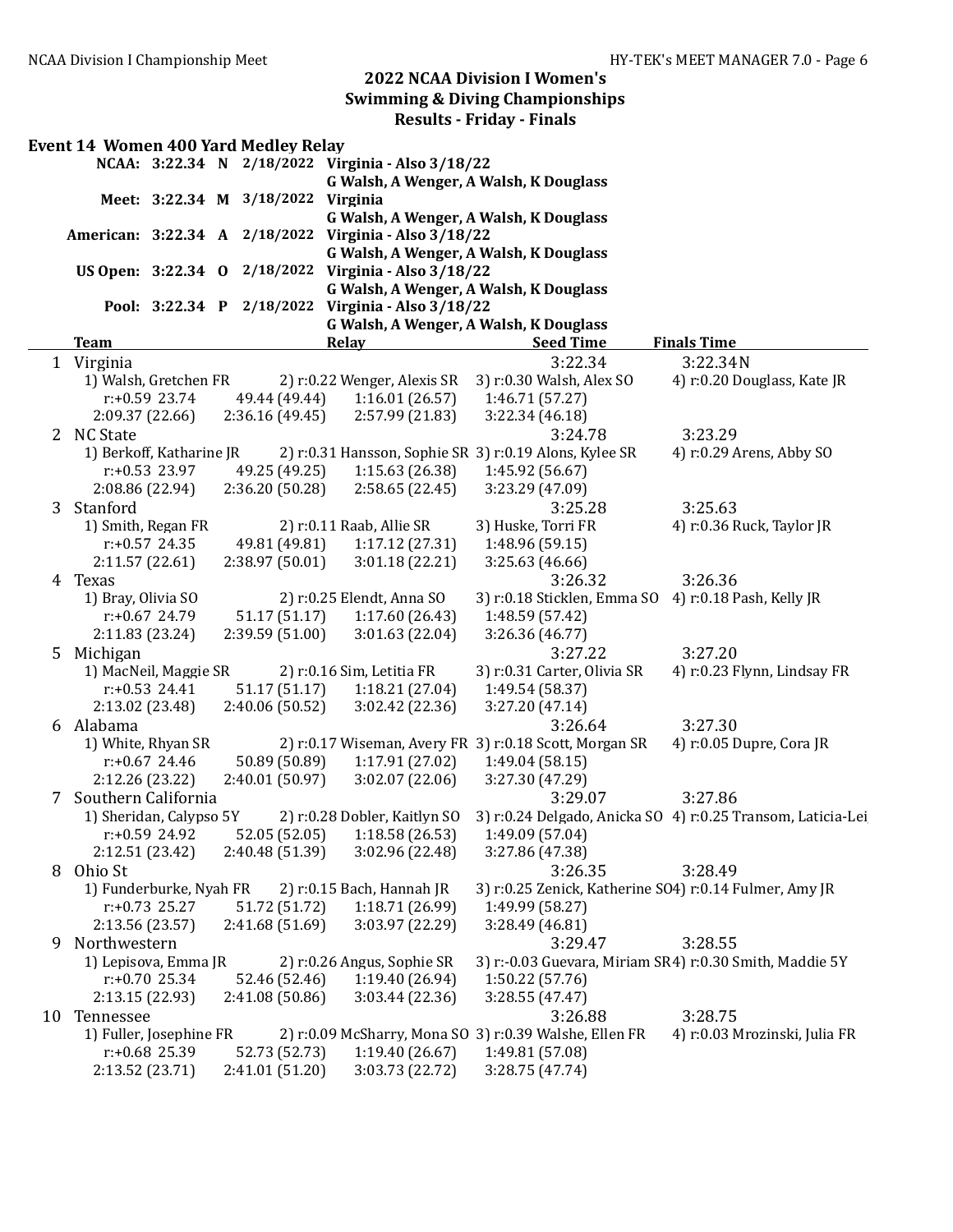# (Event 14 Women 400 Yard Medley Relay)

|       | <b>Team</b>                                |                                  | Relay                              | <b>Seed Time</b>                                        | <b>Finals Time</b>                                                                       |
|-------|--------------------------------------------|----------------------------------|------------------------------------|---------------------------------------------------------|------------------------------------------------------------------------------------------|
|       | 11 Louisville                              |                                  |                                    | 3:30.92                                                 | 3:28.81                                                                                  |
|       | 1) Hay, Abby JR                            |                                  |                                    | 2) r:0.17 Wheeler, Kaylee SR 3) r:0.07 Albiero, Gabi SO | 4) r:0.13 Openysheva, Arina SI                                                           |
|       | $r: +0.65$ 25.19                           | 51.48 (51.48)                    | 1:18.55(27.07)                     | 1:50.83(59.35)                                          |                                                                                          |
|       | 2:14.28 (23.45)                            | 2:41.36 (50.53)                  | 3:03.80 (22.44)                    | 3:28.81 (47.45)                                         |                                                                                          |
|       | 12 California                              |                                  |                                    | 3:29.68                                                 | 3:29.21                                                                                  |
|       | 1) Stadden, Isabelle SO                    |                                  | 2) r:0.19 Polonsky, Leah FR        | 3) r:0.22 Kragh, Mia FR                                 | 4) r:0.17 Ivey, Isabel SR                                                                |
|       | $r: +0.57$ 25.28                           | 51.85 (51.85)                    | 1:19.03(27.18)                     | 1:51.76 (59.91)                                         |                                                                                          |
|       | 2:14.70 (22.94)                            | 2:42.80(51.04)                   | 3:04.51 (21.71)                    | 3:29.21 (46.41)                                         |                                                                                          |
|       | 13 Kentucky                                |                                  |                                    | 3:29.74                                                 | 3:29.44                                                                                  |
|       | 1) Brooks, Caitlin JR                      |                                  | 2) r:0.18 Bonnett, Bailey 5Y       | 3) r:0.35 Gaines, Riley SR                              | 4) r:0.12 Sorenson, Sophie SR                                                            |
|       | $r: +0.56$ 24.71                           | 51.46 (51.46)                    | 1:18.81(27.35)                     | 1:50.29 (58.83)                                         |                                                                                          |
|       | 2:13.97 (23.68)                            | 2:41.68 (51.39)                  | 3:04.26 (22.58)                    | 3:29.44 (47.76)                                         |                                                                                          |
|       | 14 UNC                                     |                                  |                                    | 3:30.87                                                 | 3:30.31                                                                                  |
|       | 1) Lindner, Sophie SR                      |                                  | 2) r:0.28 Higgs, Lilly SR          | 3) r:0.13 Vannote, Ellie JR                             | 4) r:0.28 Countie, Grace SR                                                              |
|       | $r: +0.68$ 25.04                           | 51.79 (51.79)                    | 1:19.53(27.74)                     | 1:51.18 (59.39)                                         |                                                                                          |
|       | 2:15.02 (23.84)                            | 2:43.01 (51.83)                  | 3:05.35 (22.34)                    | 3:30.31 (47.30)                                         |                                                                                          |
|       | 15 Wisconsin                               |                                  |                                    | 3:30.66                                                 | 3:30.36                                                                                  |
|       | 1) Bacon, Phoebe SO                        |                                  | 2) r:0.43 Silvestri, Jenna SR      | 3) r:0.20 Jump, Mallory JR                              | 4) r:0.36 Fiske, Sophie FR                                                               |
|       | $r: +0.72$ 24.83                           | 51.10(51.10)                     | 1:18.93 (27.83)                    | 1:50.98 (59.88)                                         |                                                                                          |
|       | 2:14.59(23.61)                             | 2:42.90 (51.92)                  | 3:05.16(22.26)                     | 3:30.36 (47.46)                                         |                                                                                          |
|       | 16 Georgia                                 |                                  |                                    | 3:30.01                                                 | 3:30.39                                                                                  |
|       | 1) Sansome, Millie JR                      |                                  | 2) r:0.31 Hartman, Zoie JR         | 3) r:0.20 Luther, Dakota SR                             | 4) r:0.42 Parker, Maxine SO                                                              |
|       | $r: +0.61$ 25.40                           | 52.65 (52.65)                    | 1:20.28 (27.63)                    | 1:51.35 (58.70)                                         |                                                                                          |
|       | 2:14.98 (23.63)                            | 2:42.63(51.28)                   | 3:05.42 (22.79)                    | 3:30.39 (47.76)                                         |                                                                                          |
|       | 17 Texas A&M                               |                                  |                                    | 3:31.65                                                 | 3:30.58                                                                                  |
|       | 1) Owens, Kaitlyn FR                       |                                  | 2) r:0.25 Kennett, Bobbi SO        | 3) r:0.00 Theall, Olivia SO                             | 4) r:0.00 Stepanek, Chloe SO                                                             |
|       | $r: +0.64$ 25.04                           | 52.02 (52.02)                    | 1:19.85(27.83)                     | 1:51.58 (59.56)                                         |                                                                                          |
|       | 2:14.95 (23.37)                            | 2:42.80(51.22)                   | 3:05.56 (22.76)                    | 3:30.58 (47.78)                                         |                                                                                          |
|       | *18 Arizona                                |                                  |                                    | 3:30.95                                                 | 3:31.42                                                                                  |
|       | 1) Bernal, Aria 5Y                         |                                  | 2) r:0.21 Neser, Jade SR           |                                                         | 3) r:0.07 Heimstead, Julia JR 4) r:0.26 Schwengel, Alyssa FI                             |
|       | $r: +0.58$ 25.17                           | 51.27 (51.27)                    | 1:18.59(27.32)                     | 1:50.76 (59.49)                                         |                                                                                          |
|       | 2:14.58 (23.82)                            | 2:42.52 (51.76)                  | 3:05.46 (22.94)                    | 3:31.42 (48.90)                                         |                                                                                          |
| $*18$ | Auburn                                     |                                  |                                    | 3:32.45                                                 | 3:31.42                                                                                  |
|       | 1) Lee, Meghan SO                          |                                  |                                    |                                                         | 2) r:0.10 Makarova, Anastasia3) r:0.27 Bargeron, Avery FR 4) r:0.15 Hamilton, Rebekah F  |
|       | $r: +0.62$ 24.97                           | 51.66 (51.66)                    | 1:19.42(27.76)                     | 1:51.35 (59.69)                                         |                                                                                          |
|       | 2:15.46 (24.11)                            | 2:43.04(51.69)                   | 3:05.81 (22.77)                    | 3:31.42 (48.38)                                         |                                                                                          |
|       | 20 Florida St                              |                                  |                                    | 3:33.10                                                 | 3:31.96                                                                                  |
|       | 1) Quaglieri, Tania JR<br>$r: +0.57$ 25.26 |                                  | 2) r:0.08 Kucheran, Nina SR        | 1:51.94 (58.78)                                         | 3) r:0.11 Jernstedt, Edith FR 4) r:0.12 Moynihan, Rebecca S                              |
|       | 2:15.57 (23.63)                            | 53.16 (53.16)<br>2:43.46 (51.52) | 1:20.59 (27.43)<br>3:06.28 (22.82) | 3:31.96 (48.50)                                         |                                                                                          |
|       | 21 Florida                                 |                                  |                                    | 3:33.63                                                 | 3:33.03                                                                                  |
|       | 1) Bates, Talia JR                         |                                  | 2) r:0.16 Mathieu, Tylor JR        | 3) r:0.11 Peoples, Olivia FR                            | 4) r:0.28 Nikonova, Ekaterina                                                            |
|       | $r: +0.68$ 25.37                           | 52.56 (52.56)                    | 1:20.55 (27.99)                    | 1:52.70(1:00.14)                                        |                                                                                          |
|       | 2:16.77(24.07)                             | 2:45.28 (52.58)                  | 3:07.81 (22.53)                    | 3:33.03 (47.75)                                         |                                                                                          |
|       | 22 Indiana                                 |                                  |                                    | 3:32.83                                                 | 3:33.23                                                                                  |
|       | 1) McKenna, Kacey FR                       |                                  |                                    |                                                         | 2) r:0.22 Peplowski, Noelle SR3) r:0.14 Broshears, Elizabeth4) r:0.20 Peplowski, Anna FR |
|       | $r: +0.63$ 25.38                           | 52.86 (52.86)                    | 1:20.01(27.15)                     | 1:52.01(59.15)                                          |                                                                                          |
|       | 2:16.25(24.24)                             | 2:45.04 (53.03)                  | 3:07.87 (22.83)                    | 3:33.23 (48.19)                                         |                                                                                          |
| 23    | Missouri                                   |                                  |                                    | 3:32.40                                                 | 3:34.43                                                                                  |
|       | 1) Thompson, Sarah 5Y                      |                                  | 2) r:0.34 Moderski, Alex JR        |                                                         | 3) r:0.28 Williams, Taylor FR 4) r:0.19 Feddersen, Amy JR                                |
|       |                                            |                                  |                                    |                                                         |                                                                                          |
|       | $r: +0.66$ 24.76                           | 51.84 (51.84)                    | 1:20.17 (28.33)                    | 1:53.78 (1:01.94)                                       |                                                                                          |